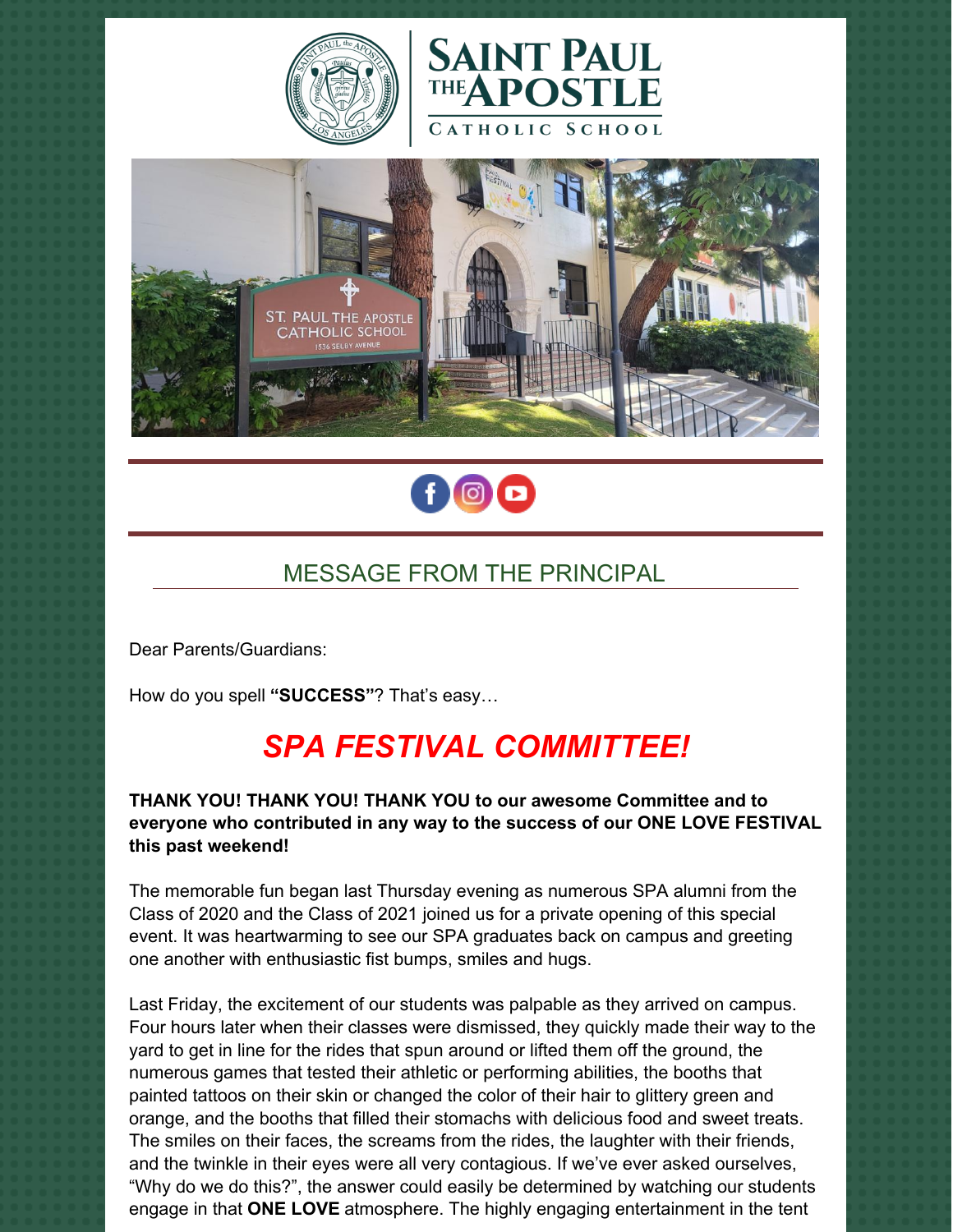and all that fun could not have happened without so many families in our community giving their time and effort to this long-awaited event. (It also helped that the weather was beautiful!)

By all accounts, it was a fabulous event made even more so by the generous and whole-hearted participation and support we received from all of our SPA families. Too numerous to count were all of the parents who sponsored, chaired or volunteered to help in a booth; made donations of any kind; generously bid on auction items; purchased numerous ride and food tickets; assembled/dismantled booths and machinery; assisted with the game booths and various student activities; prepared, cooked and served delicious food and drinks; set-up, cleaned up, and smiled often; and did whatever task needed to be done at any moment. Your immense generosity has helped to sustain our vision of building community through service to others. *We could NOT have done this without you!* As soon as all of the accounts are settled and Wanda Ahmadi and her awesome Committee members have had some time to recuperate and rest for a bit, a report of our fundraising efforts will be shared with you.

Please remember that school will **NOT** be in session today (Monday) due to Festival tear down and clean up. (Yes, the hard work continues.) Classes will resume tomorrow (Tuesday) morning.

Peace and Blessings,

Crystal Pinkofsky Principal

# **ANNOUNCEMENTS**

#### **THE HAN REN AWARD**



# Sister Stella's 2020-2021 **HAN REN AWARD**

Han Ren was a student at St. Paul the Apostle School who passed away while he was in 4th grade. Han was a very charismatic student who was always willing to help his classmates. He was studious and took pride in his work, but he never bragged about his excellent grades, and never thought twice about helping a struggling student. Han was the kind of person that other students felt comfortable with because they knew he would not judge them. After Han passed away, Sister Stella began the 4th grade tradition of having each class vote on the two students who most resemble Han's Christian characteristics to help keep his memory alive. The names of previous award recipients are on a plaque that is hanging on the wall in the  $4<sub>th</sub>$  grade hallway, along with Han's picture.

Last spring, the 4th grade class voted for the two students whom they felt would be the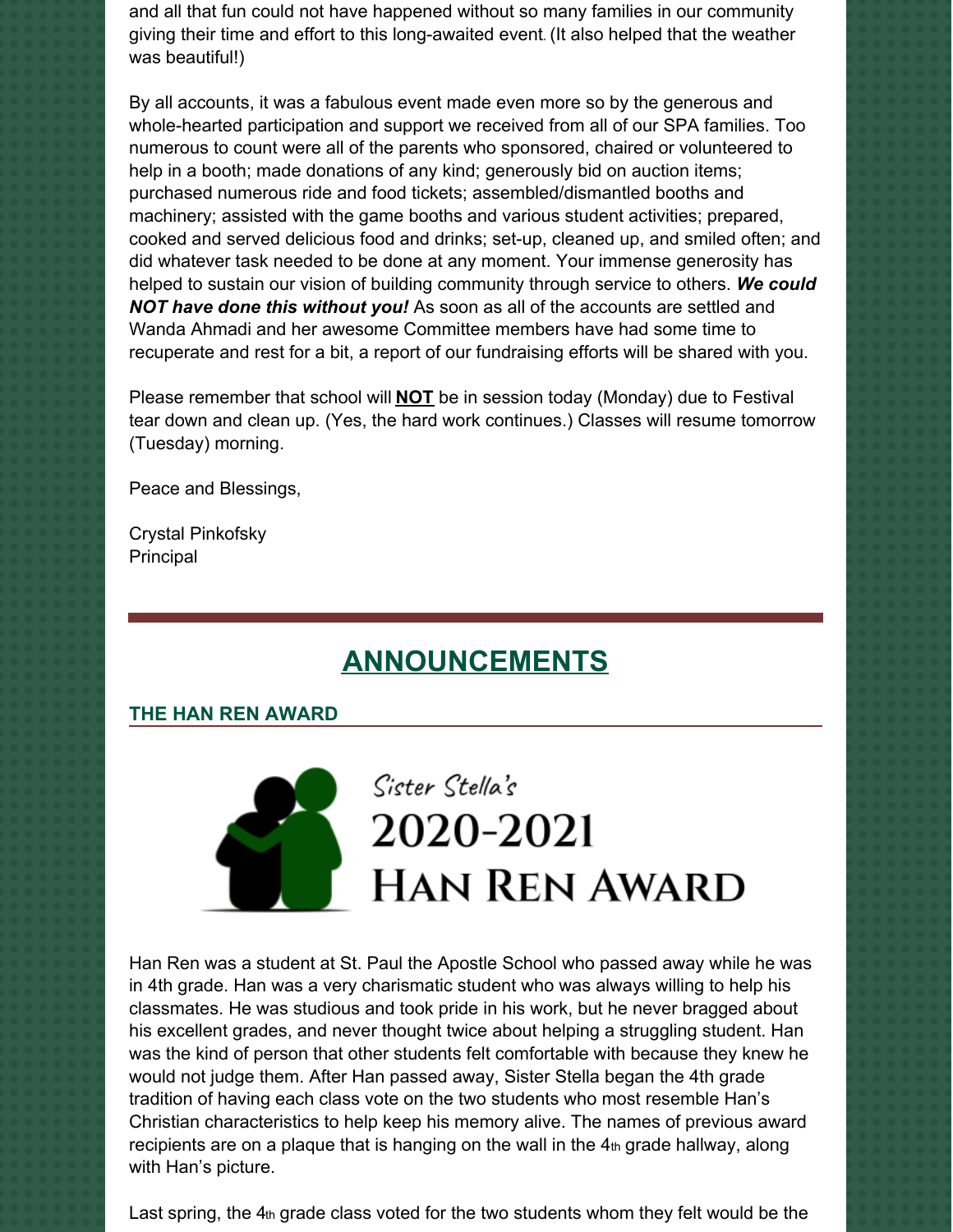most deserving recipients of the 2020-2021 Han Ren Award. Our sincere congratulations is extended to:

#### *Sean Dixon and Hara Ilopoulou*

A special "thank you" is extended to Sean and Hara for all they do to help our community continue to be a welcoming, friendly and caring environment. We are lucky to have them with us!

#### **BLESSING OF THE ANIMALS**



St. Paul the Apostle Parish will honor the Feast Day of St. Francis of Assisi with a special "Blessing of the Animals"! This prayer assembly will be held on Monday, October 4, at 7:30 a.m. in front of the Parish Center. If you cannot attend the service at that time, another service will be held at 6:00 p.m. in front of the Church. Families are invited to bring their dogs, cats, turtles, rabbits, guinea pigs, birds, or whatever pet you might own for a beautiful blessing. Your favorite stuffed animals are also welcome. Please note that all animals—even the cute stuffed ones—must return home after the service.

#### **NO SCHOOL on OCTOBER 11TH**

Please note that school will NOT be in session on Monday, October 11, which just happens to be Columbus Day. When we originally created our school calendar, this was the day we had reserved for campus clean-up after the Festival. Although our Festival dates were changed, we had enough of the required instructional days to not only leave October 11<sup>th</sup> as a "no school" day, we were also able to add an additional



vacation day to our Thanksgiving week schedule. We hope you will be able to enjoy this extra time with your family.

# **WEST COAST EXCLUSIVE: VIRTUAL SCHOOL BOOK TALK with KATE DiCAMILLO**



Wednesday, September 29th at 10:00AM PT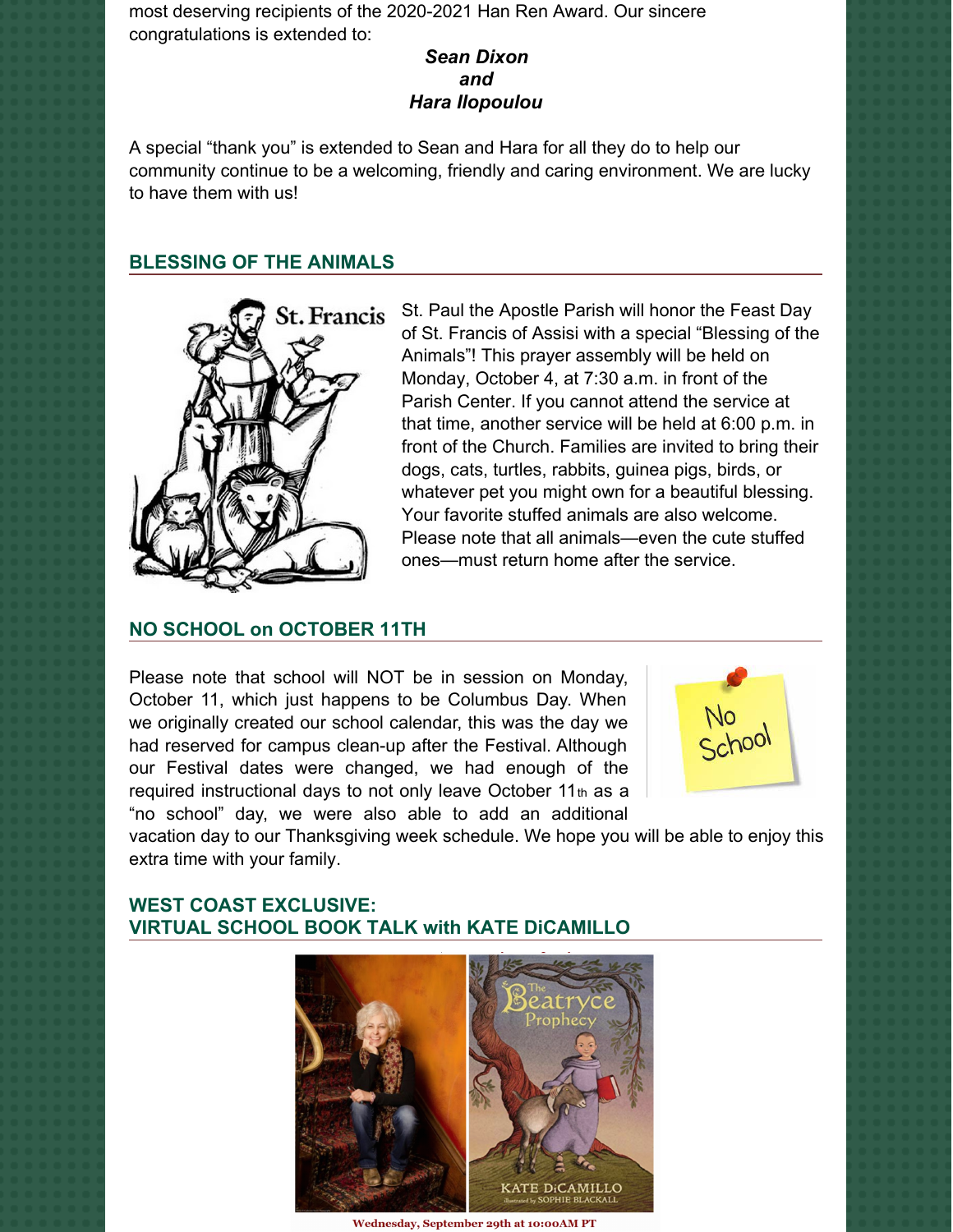On Wednesday, September 29, Grades 3-6 will be joining award-winning author Kate DiCamillo for the launch of her newest book, "The Beatryce Prophecy." Please consider ordering one of her books through Children's Book World using the link below to support our visiting author's program.

**[https://www.childrensbookworld.com/event/west-coast-exclusive-virtual-school](https://www.childrensbookworld.com/event/west-coast-exclusive-virtual-school-book-talk-kate-dicamillo)book-talk-kate-dicamillo**

### **SCHOOL UNIFORM UPDATE**



I am aware of the fact that several of our families are still waiting for the arrival of the uniforms that were ordered before school began. Last week I received the following message from the Business Development Manager at Lands' End, our school's uniform company:

*I wanted to let you know that we are still experiencing many delivery delays, port congestion, country/vendor shutdowns due to COVID, and equipment/worker shortages. As you know, this is a company-wide and global issue; however, I can confirm that as a company Lands' End is renting trucks, chartering planes, prioritizing containers and also marking shipments HOT/high priority when shipments arrive at our warehouse. As product arrives, our warehouse is feverishly moving things along the best that they can; focusing first on shipments with backorders, school uniform and product that is client specific.*

*We understand items need to ship this month and everyone is working towards that. We certainly feel the pain and apologize for any inconveniences this is causing you and your families.*

I will continue to keep you informed with any updates we may receive.

## **SPA COVID TESTING**



As planned, our next round of COVID testing for all faculty, staff and students will be held this **Wednesday, September 29nd**, beginning at 8:15 a.m. The **ONLY** document your children will need to have for testing is a dated and signed copy of the **COVID-19 Patient Test Request Form**. You do **NOT** need to send the Blanket Consent Form, nor a copy of your Insurance card. When completing the Patient Request Form, please remember to **include your email address** so that the results of

the lab test can be sent directly to you, as well as Nurse Anderson. **We strongly suggest that you TYPE the requested information onto the form so that everything—including your email address—is legible**. Keep in mind that we are not using a "rapid" test, so we should expect to receive the results in approximately 24 hours. If you have not received the results by then, please contact the lab or Nurse Anderson.

Any measures that we can take to help keep our community safe is well worth the effort. Thank you for your cooperation regarding this very important matter!